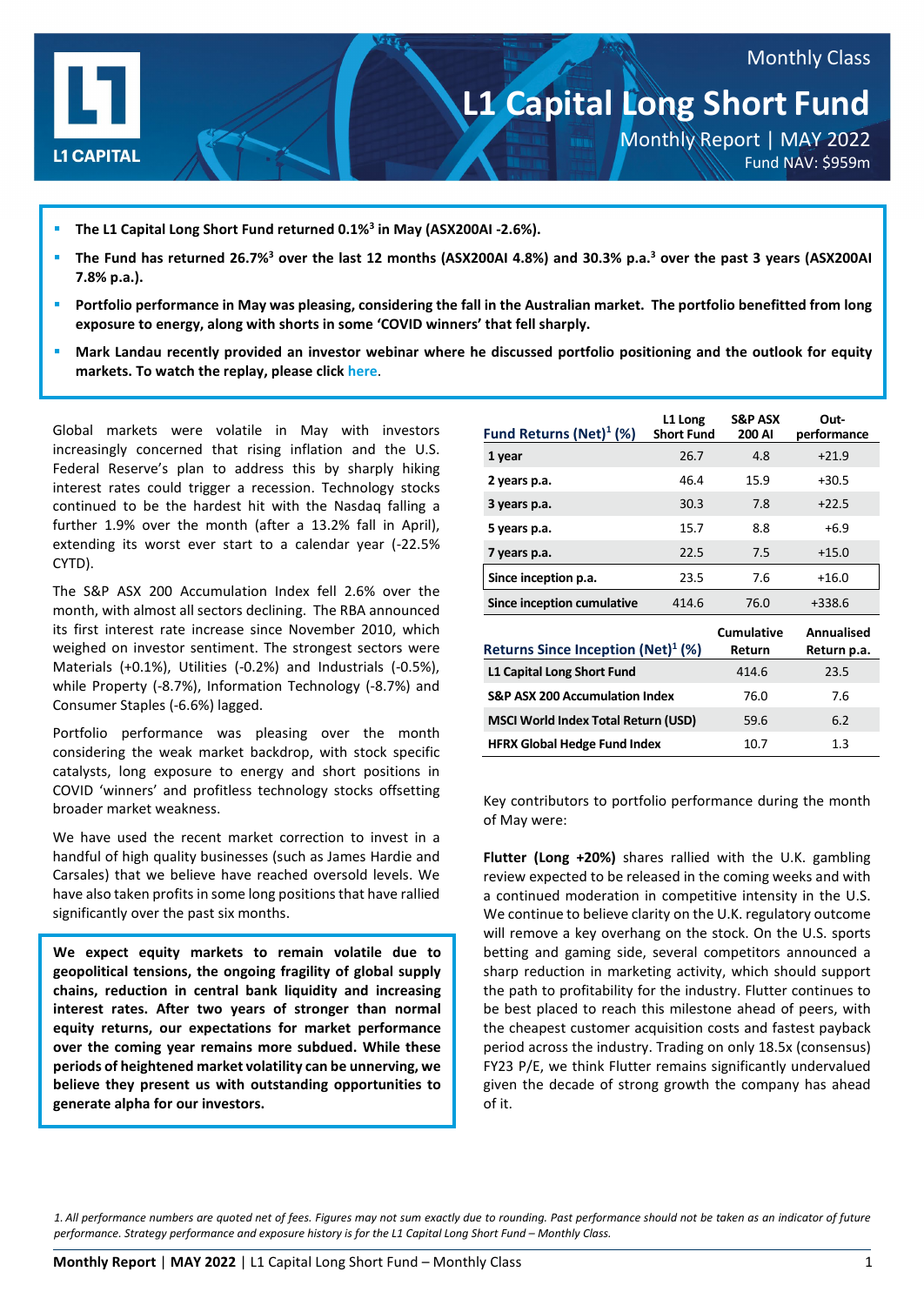

**Bath and Body Works (Short -22%)** shares collapsed as the company downgraded their earnings outlook by ~12%. Bath and Body Works is a speciality retailer of home fragrance, body care, soap and sanitiser products. The business was a significant COVID-19 beneficiary with high exposure to 'stay at home' categories and increased consumer demand supported by stimulus payments. We shorted the stock based on our view that forecast earnings did not fully incorporate weaker consumer spending relative to the stimulus supported levels of 2021, as well as the impact of higher inflation across raw materials, wages and transport. The Bath and Body Works Q1 update reflected some of these risks, with gross margins in the second quarter expected to compress by 560bps versus the prior period. Given the large share price fall, we closed the position at the end of the month at around the \$40/share level.

**Cenovus Energy (Long +23%)** shares rallied driven by continued strong oil prices and free cash flow generation, as well as being positioned to benefit from strong refining margins and downstream operations. The company recently announced a significant increase in dividends, which gives us greater confidence on the potential for a 100% return of free cashflow generation via dividends and buybacks from early CY23. Given the long-life nature of its oil sand assets and its low cost of production, we estimate the company is free cashflow break-even at an oil price of ~\$40/bbl. At present, oil prices are almost triple this break-even point, implying considerable upside to consensus cashflow estimates (if prices remain near current levels). There are also additional value realisation catalysts with the company continuing to progress the de-gearing of its balance sheet via organic cash generation and asset sales.

Key detractors from portfolio performance during the month of May were**:**

**News Corp (Long -14%)** shares declined over the month despite reporting March quarter results in line with consensus expectations. The decline was primarily driven by a softening in investor sentiment towards News Corp's Digital Real Estate assets against a backdrop of rising interest rates in both Australia and the U.S., with REA Group shares down 13% during the month. While concerns over property market drivers are likely to continue in the near-term, we see both REA Group and Move as being well positioned to structurally improve their businesses through this period. We continue to believe the News Corp assets are materially under-valued and remain supportive of ongoing initiatives to unlock value across the Group.

**Bluescope Steel (Long -11%)** is Australia's largest steel production company focused on providing steel materials, products, systems and technologies across Australia, New Zealand, Asia and North America. The company's shares fell during the month as the market projected a weaker (but still solid) FY23 outlook, despite the company slightly upgrading its guidance for FY22 net profits. Global steel peers experienced similar price declines due to Asian steel spreads remaining low and U.S. steel spreads recently weakening from very high levels. Overall, however, end market demand for steel remains strong in Bluescope's key Australian and U.S. regions. The board and management of Bluescope have continued to allocate capital sensibly, via a mix of high returning growth capex, increased dividends and on-market buybacks. We remain very confident in the medium term outlook for Bluescope with the supportive pricing environment as well as tailwinds from capacity expansions and a normalisation of working capital levels underpinning strong cash flow generation for the company over the medium term.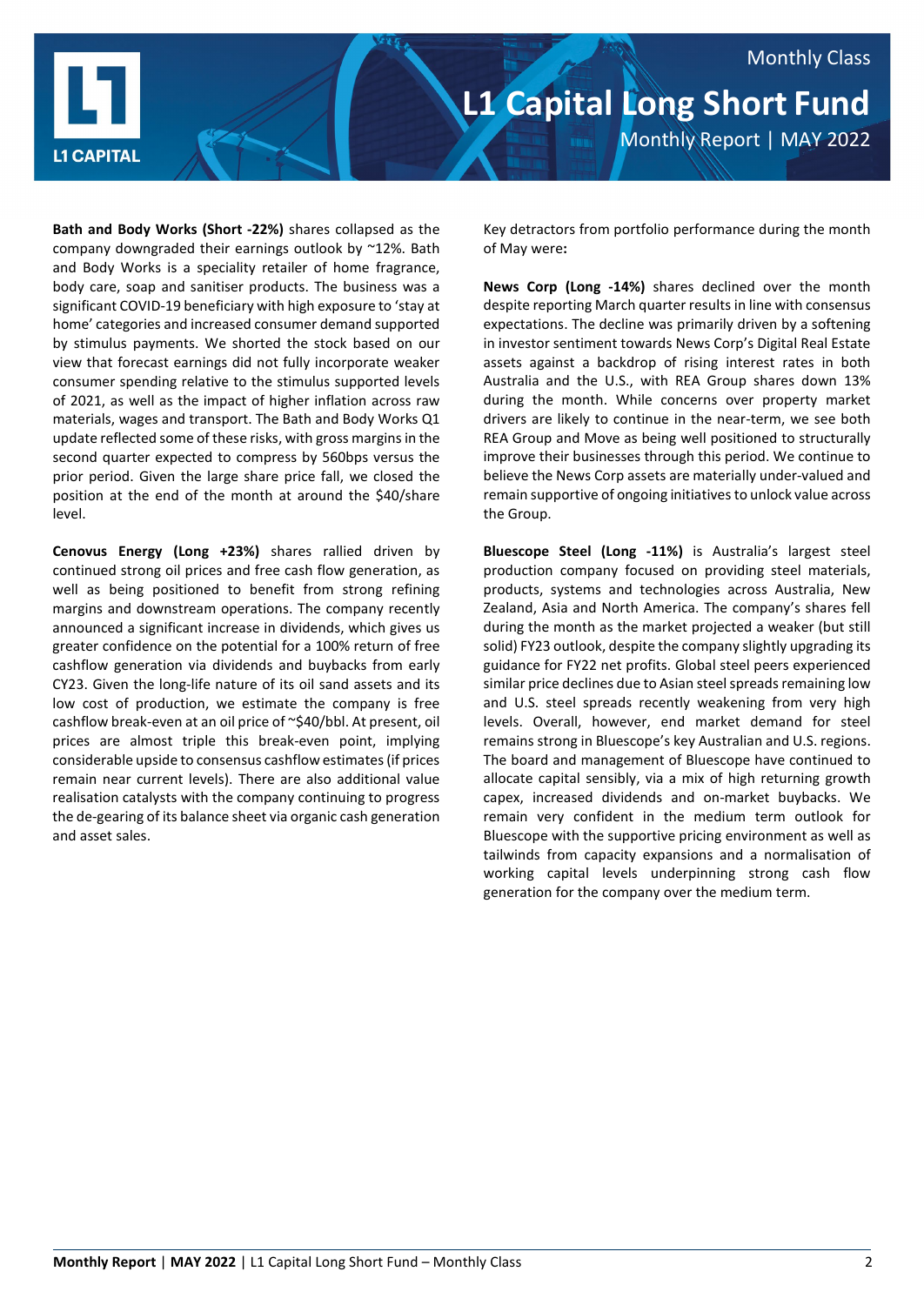

# **L1 Capital Long Short Fund**

Monthly Report | MAY 2022

Monthly Class

## **Fund Returns (Net)2 (%)**

|      | Jan               | Feb    | Mar     | Apr   | May             | Jun    | Jul    | Aug                      | Sep    | Oct    | Nov    | <b>Dec</b> | Year    |
|------|-------------------|--------|---------|-------|-----------------|--------|--------|--------------------------|--------|--------|--------|------------|---------|
| 2014 | $\qquad \qquad -$ | —      |         |       | $\qquad \qquad$ | -      | —      | $\overline{\phantom{a}}$ | (2.42) | 3.03   | 2.85   | 1.61       | 5.07    |
| 2015 | 0.59              | 9.14   | 2.42    | 1.71  | 3.73            | (0.86) | 3.30   | 2.06                     | 5.51   | 8.49   | 8.11   | 4.61       | 60.52   |
| 2016 | 5.81              | 0.59   | 5.47    | 2.46  | 2.78            | (0.89) | 3.22   | 3.92                     | 0.46   | (0.13) | 0.55   | 2.22       | 29.61   |
| 2017 | 2.51              | 1.87   | 3.15    | 1.03  | 4.18            | 1.70   | 2.62   | 1.69                     | 1.93   | 2.54   | 0.89   | 3.56       | 31.40   |
| 2018 | 0.56              | (0.47) | (1.64)  | 1.62  | (3.76)          | (6.29) | 0.82   | (5.92)                   | (2.12) | (3.98) | (2.60) | (6.06)     | (26.40) |
| 2019 | 4.35              | 5.15   | 0.22    | 2.84  | (2.78)          | 3.85   | 1.18   | 0.44                     | 2.61   | 3.37   | 0.32   | 2.22       | 26.20   |
| 2020 | (7.81)            | (7.10) | (23.02) | 22.96 | 10.97           | (2.20) | (1.93) | 9.98                     | 0.52   | (2.62) | 32.28  | 4.16       | 28.01   |
| 2021 | (0.10)            | 9.06   | (0.13)  | 4.99  | 4.11            | (0.55) | 1.83   | 5.24                     | 4.81   | 2.30   | (7.21) | 3.59       | 30.62   |
| 2022 | 2.74              | 7.00   | 1.47    | 3.29  | 0.12            |        |        |                          |        |        |        |            | 15.36   |

| <b>Portfolio Positions</b>               | Current | Avg. Since<br>Inception |
|------------------------------------------|---------|-------------------------|
| <b>Number of total positions</b>         | 88      | 81                      |
| <b>Number of long positions</b>          | 70      | 56                      |
| <b>Number of short positions</b>         | 18      | 25                      |
| <b>Number of international positions</b> | 32      | 24                      |

#### **Net & Gross Exposure by Region2 (%)**

| Geography            | <b>Gross Long</b> |    | <b>Gross Short Net Exposure</b> |
|----------------------|-------------------|----|---------------------------------|
| Australia / NZ       | 104               | 68 | 36                              |
| <b>North America</b> | 36                | 3  | 32                              |
| <b>Europe</b>        | 27                | O  | 27                              |
| Asia                 | 6                 | O  | 6                               |
| <b>Total</b>         | 173               | 71 | 102                             |

#### **Gross Exposure as a % of Total Exposure2**







### **Sector Contribution Since Strategy Inception2 (Net)**



*2. All performance numbers are quoted net of fees. Figures may not sum exactly due to rounding. Past performance should not be taken as an indicator of future performance. Strategy performance and exposure history is for the L1 Capital Long Short Fund – Monthly Class.*